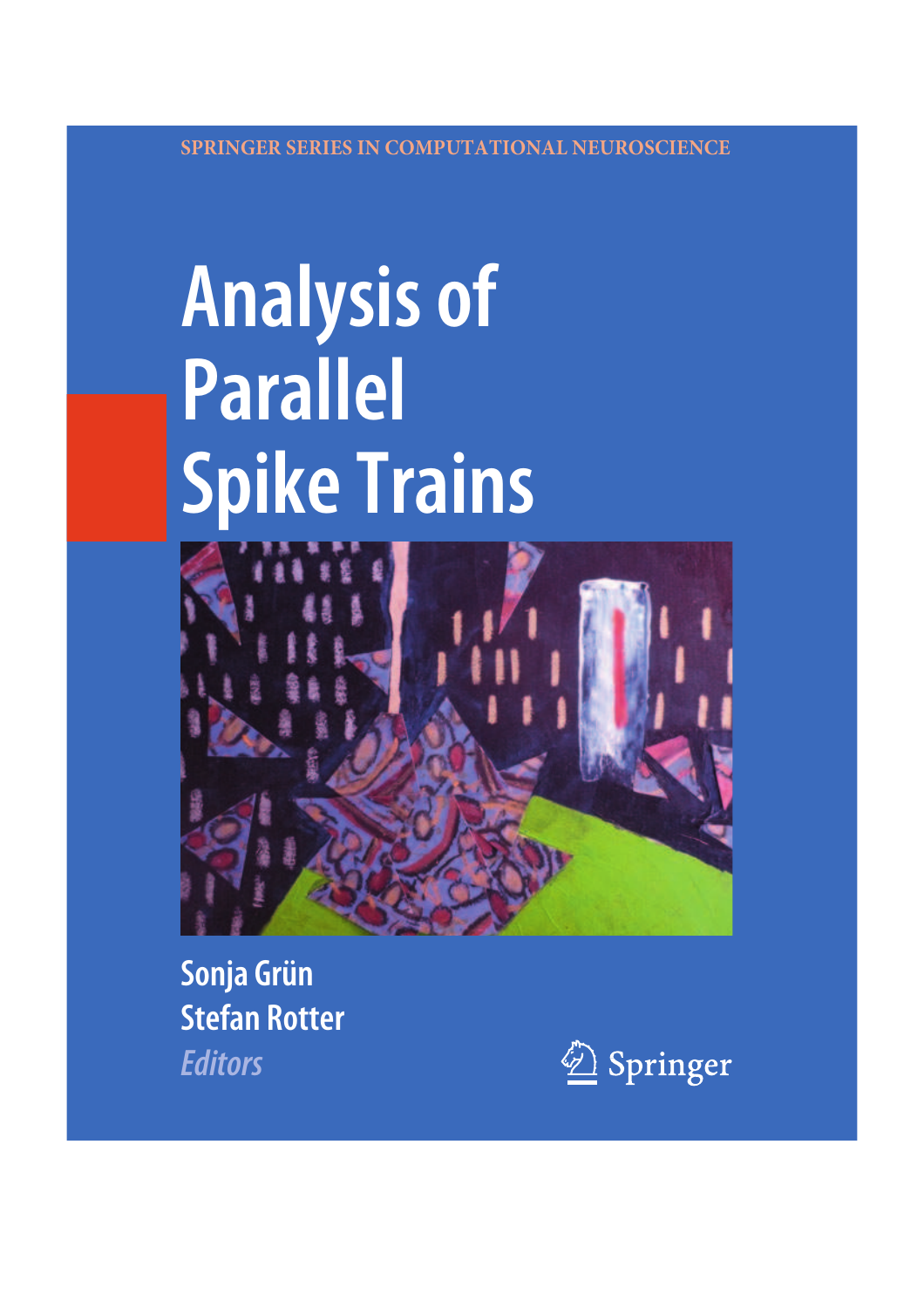# **Springer Series in Computational Neuroscience**

## Volume 7

**Series Editors**

Alain Destexhe **CNRS** Gif-sur-Yvette France

Romain Brette École Normale Supérieure Paris France

For further volumes: <http://www.springer.com/series/8164>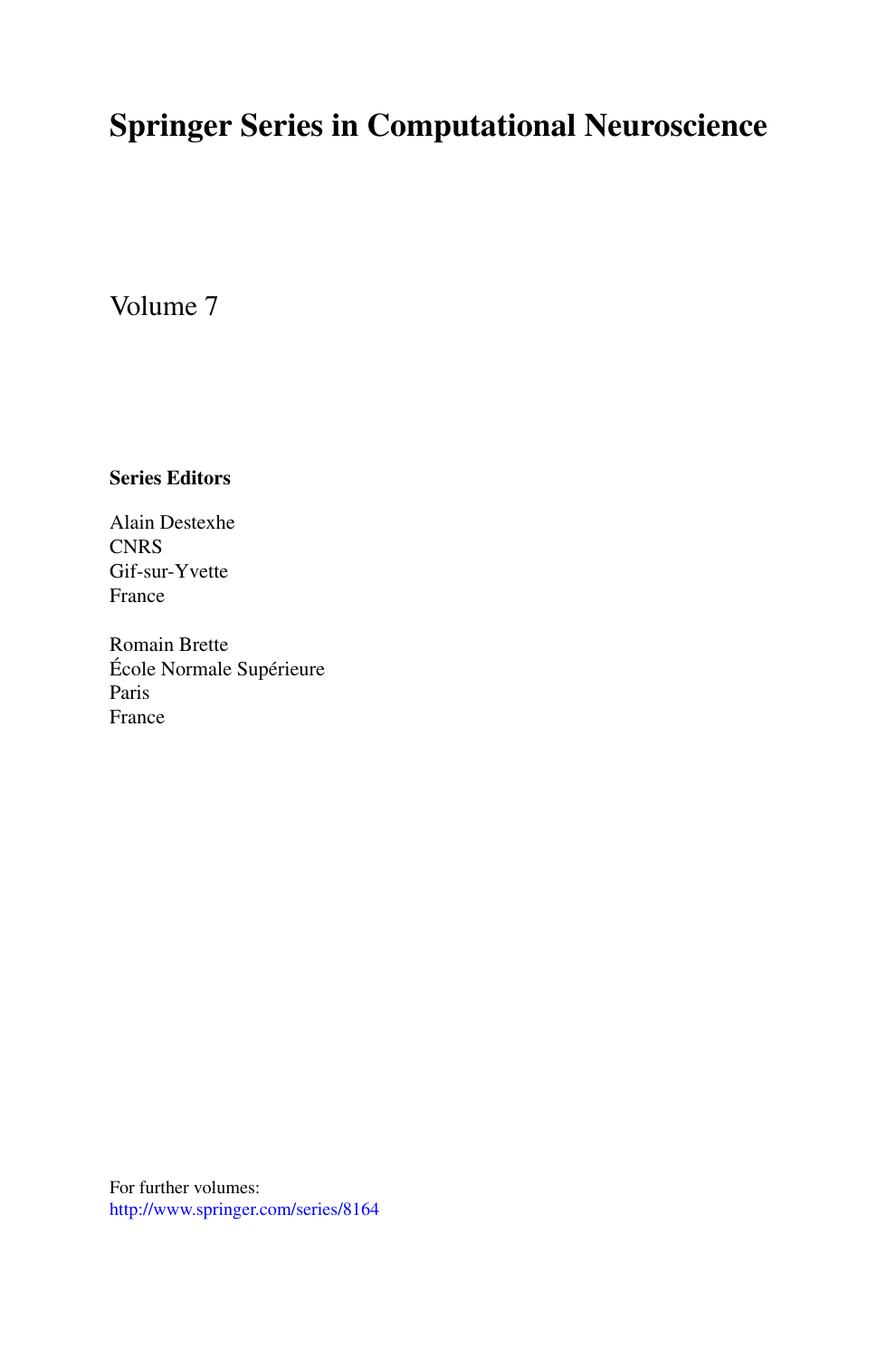Sonja Grün · Stefan Rotter Editors

# Analysis of Parallel Spike Trains

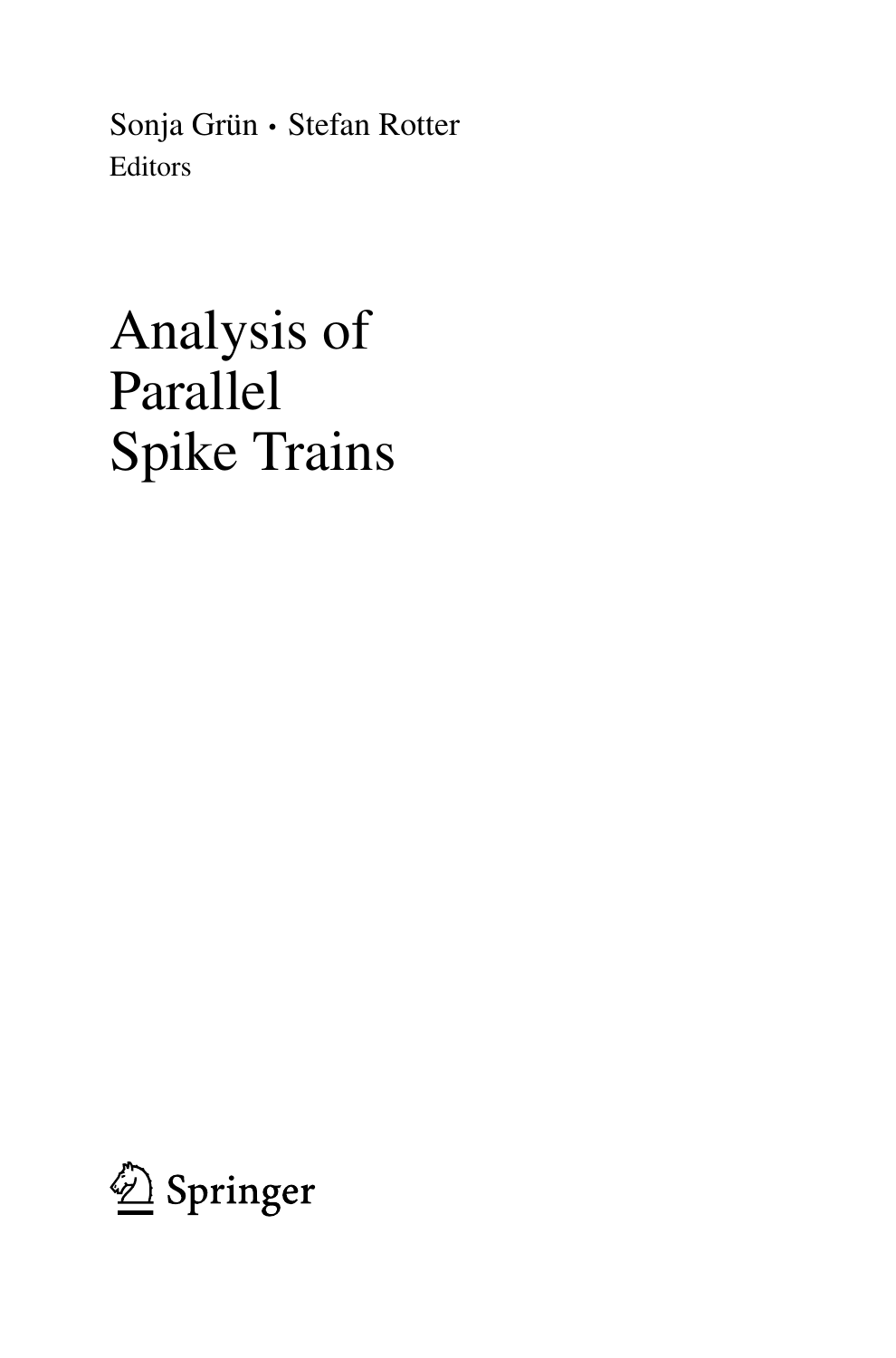*Editors* Sonja Grün Laboratory for Statistical Neuroscience RIKEN Brain Science Institute 2-1 Hirosawa Wakoshi Saitama 351-0198 Japan [gruen@brain.riken.jp](mailto:gruen@brain.riken.jp)

Stefan Rotter Bernstein Center Freiburg & Faculty of Biology Albert-Ludwig University Hansastrasse 9a 79104 Freiburg Germany [stefan.rotter@biologie.uni-freiburg.de](mailto:stefan.rotter@biologie.uni-freiburg.de)

ISBN 978-1-4419-5674-3 e-ISBN 978-1-4419-5675-0 DOI 10.1007/978-1-4419-5675-0 Springer New York Dordrecht Heidelberg London

Library of Congress Control Number: 2010933856

#### © Springer Science+Business Media, LLC 2010

All rights reserved. This work may not be translated or copied in whole or in part without the written permission of the publisher (Springer Science+Business Media, LLC, 233 Spring Street, New York, NY 10013, USA), except for brief excerpts in connection with reviews or scholarly analysis. Use in connection with any form of information storage and retrieval, electronic adaptation, computer software, or by similar or dissimilar methodology now known or hereafter developed is forbidden.

The use in this publication of trade names, trademarks, service marks, and similar terms, even if they are not identified as such, is not to be taken as an expression of opinion as to whether or not they are subject to proprietary rights.

*Cover design*: The cover artwork (original in oil pastel and acrylic) was designed and created by Adrián Ponce Alvarez.

Printed on acid-free paper

Springer is part of Springer Science+Business Media ([www.springer.com\)](http://www.springer.com)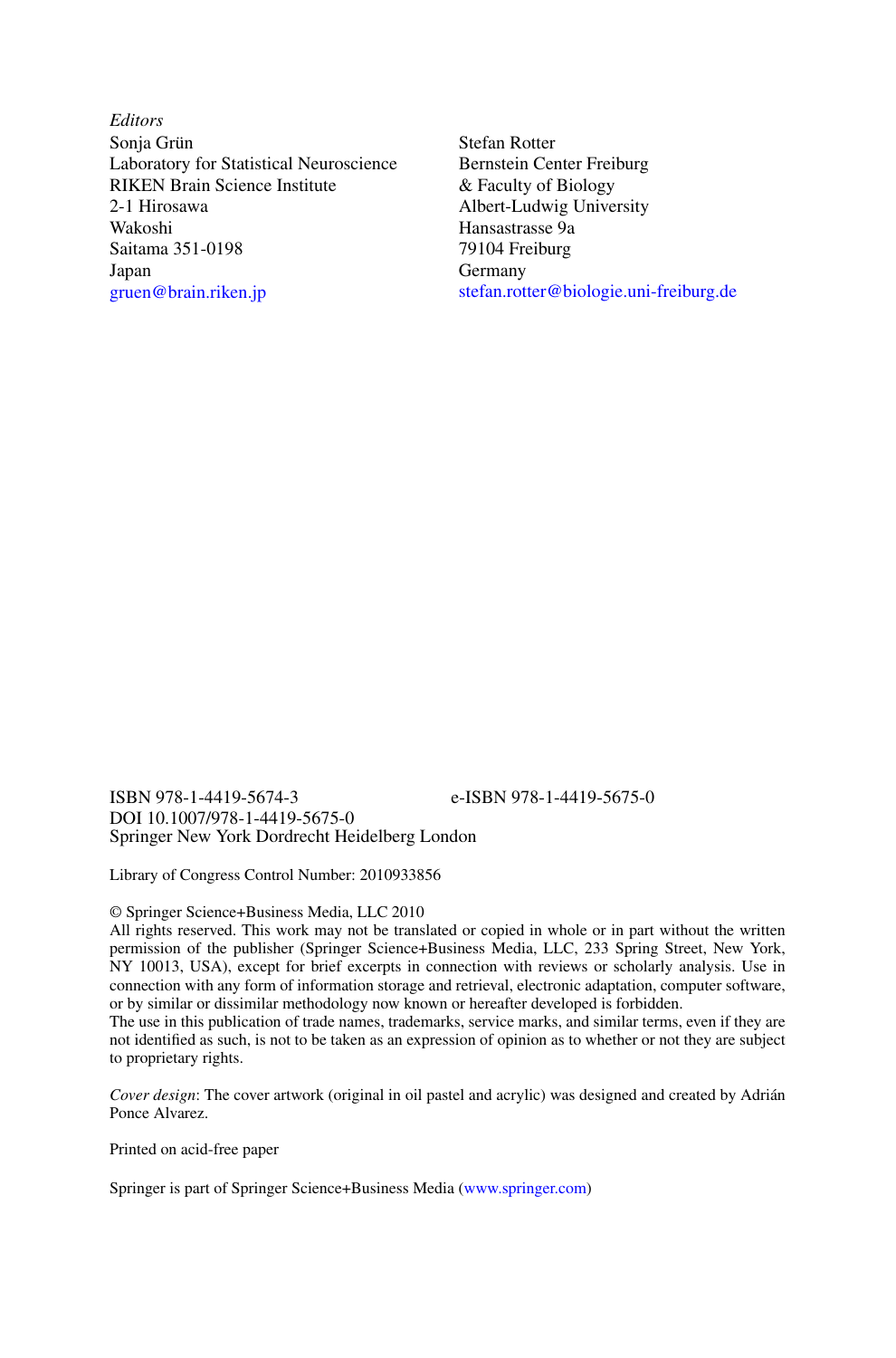### **Foreword**

Close to fifty years ago, when two generations of neuroscientists contributing to this book had not yet been born and I was still happy in high school, George Gerstein, Donald Perkel, and colleagues, in a series of papers, laid the foundations for what was to become the quantitative analysis of the dynamics of neuronal spiking activity and the interactions within and across neuronal networks. In the context of the present textbook, it is instructive to reread some of these papers.

The full abstract of the 1960 *Science* paper (Gerstein [1960](#page-7-0)) reads:

*The use of a high-speed digital computer for investigation of neural firing patterns is described. The high sensitivity of the method permits detection of stimulus-response relations buried in a background of spontaneous activity.*

The abstract of the 1964 *Science* paper (Gerstein and Clark [1964\)](#page-7-1) continues:

*A tungsten microelectrode with several small holes burnt in the vinyl insulation enables the action potentials from several adjacent neurons to be observed simultaneously. A digital computer is used to separate the contributions of each neuron by examining and classifying the waveforms of the action potentials. These methods allow studies to be made of interactions between neurons that lie close together.*

Such studies were indeed made, albeit that their numbers increased only very slowly initially, mostly due to rather formidable problems with the experimental technology involved. With regard to the analysis of data resulting from such experiments, the abstracts of the two companion papers in *Biophysical Journal* 1967 (Perkel et al. [1967a,](#page-7-2) [1967b](#page-7-3)) are strikingly explicit and, even in 2010, scaringly timely. In fact, taken together, they read as an ambitious programme manifesto, aimed at establishing a novel, theory-driven data analysis paradigm for network physiology, which, as we now know, it indeed did.

First, on the spiking activity of single neurons:

*In a growing class of neurophysiological experiments, the train of impulses* ("*spikes*") *produced by a nerve cell is subjected to statistical treatment involving the time intervals between spikes. The statistical techniques available for the analysis of single spike trains are described and related to the underlying mathematical theory, that of stochastic point processes, i.e., of stochastic processes whose realizations may be described as series of point events occurring in time, separated by random intervals. For single stationary spike trains,*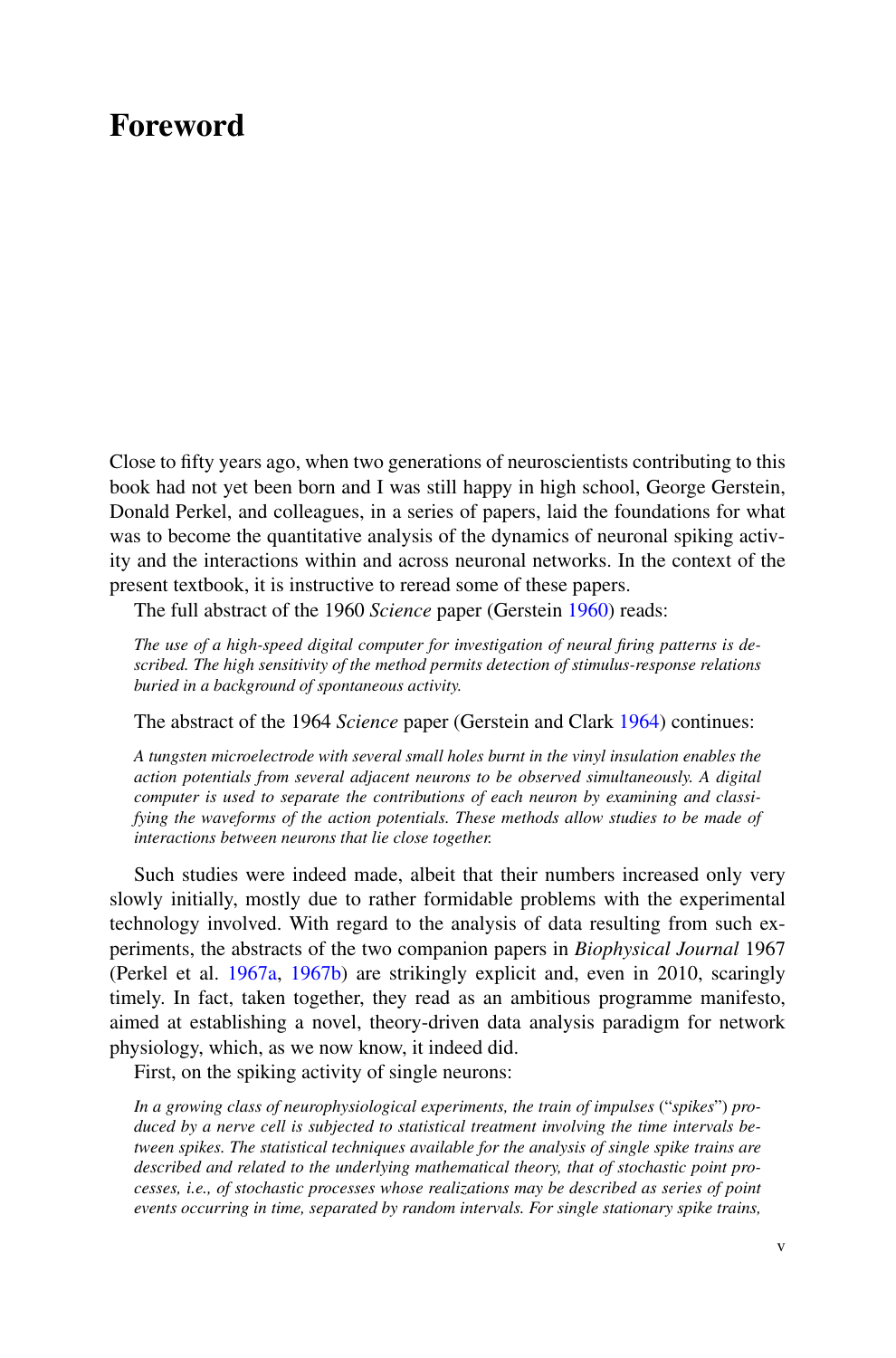*several orders of complexity of statistical treatment are described; the major distinction is that between statistical measures that depend in an essential way on the serial order of interspike intervals and those that are order-independent. The interrelations among the several types of calculations are shown, and an attempt is made to ameliorate the current nomenclatural confusion in this field. Applications, interpretations, and potential difficulties of the statistical techniques are discussed, with special reference to types of spike trains encountered experimentally. Next, the related types of analysis are described for experiments which involve repeated presentations of a brief, isolated stimulus. Finally, the effects of nonstationarity, e.g. long-term changes in firing rate, on the various statistical measures are discussed. Several commonly observed patterns of spike activity are shown to be differentially sensitive to such changes.*

#### Then, on the activity of pairs of neurons and their interactions:

*The statistical analysis of two simultaneously observed trains of neuronal spikes is described, using as a conceptual framework the theory of stochastic point processes. The first statistical question that arises is whether the observed trains are independent; statistical techniques for testing independence are developed around the notion that, under the null hypothesis, the times of spike occurrence in one train represent random instants in time with respect to the other. If the null hypothesis is rejected—if dependence is attributed to the trains—the problem then becomes that of characterizing the nature and source of the observed dependencies. Statistical signs of various classes of dependencies, including direct interaction and shared input, are discussed and illustrated through computer simulations of interacting neurons. The effects of nonstationarities on the statistical measures for simultaneous spike trains are also discussed. For two-train comparisons of irregularly discharging nerve cells, moderate nonstationarities are shown to have little effect on the detection of interactions. Combining repetitive stimulation and simultaneous recording of spike trains from two* (*or more*) *neurons yields additional clues as to possible modes of interaction among the monitored neurons; the theory presented is illustrated by an application to experimentally obtained data from auditory neurons.*

Rereading these abstracts leaves us wondering, what the present book is all about and why, in the year 2010, we would still need it. Indeed, these early studies in the 1960s already formulated the fundamental questions that are still very much with us: How can neuronal interactions be segregated from ongoing background activity? How can the concepts of activity dynamics and correlations be refined and reconciled? And, most of all: What is their role in brain function? It is, therefore, a reassuring thought to have the same George Gerstein contributing a chapter on these issues in this new textbook.

In the 1980s, Computational Neuroscience established itself as a new research field in the neurosciences (Sejnowski et al. [1988](#page-7-4); Schwartz [1990](#page-7-5); Rumelhart et al. [1986](#page-7-6)). As Valentino Braitenberg so aptly put it (Braitenberg [1992\)](#page-7-7): "We are convinced that ultimately a satisfactory explanation of thought and behavior will be given in a language akin to that of physics, i.e. in mathematical terms." Indeed, the theory of neuronal networks explaining basic features of single neurons and simple networks made rapid progress, and many theoreticians were attracted to the field. Thus, over the next decade, many papers, dedicated conferences (e.g., Palm and Aertsen [1987](#page-7-8); Aertsen and Braitenberg [1992](#page-7-9); Aertsen [1993;](#page-7-10) Aertsen and Braitenberg [1996\)](#page-7-11), and monographs (e.g., Abeles [1982](#page-7-12); Amit [1992;](#page-7-13) Braitenberg [1984](#page-7-14); Palm [1982](#page-7-15)) explored the foundations of a future theory of brain function. Soon, text books suitable for advanced courses, followed (e.g., Abeles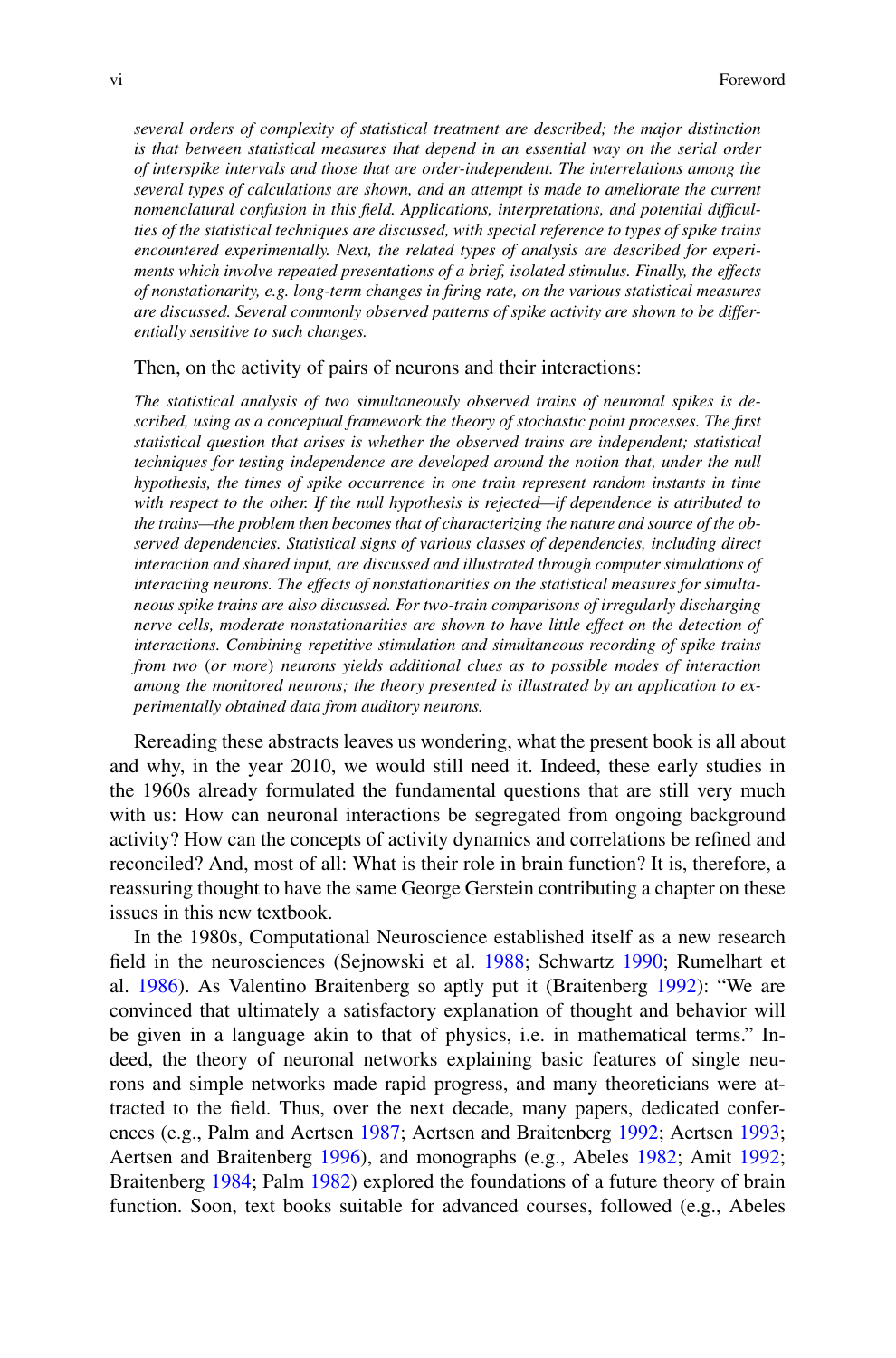[1991;](#page-7-16) Dayan and Abbot [2001;](#page-7-17) Gerstner and Kistler [2002;](#page-7-18) Hertz et al. [1991;](#page-7-19) Koch [1998](#page-7-20)).

Compared to this rapid progress in the development of computational models and theory, progress in the analysis of experimental spike train recordings soon lagged behind. The nonstationarity and irregularity of spiking activity recorded from the brain in action, its considerable variability across repetitions of a task, and the complex interplay of multiple time scales, all taken together constituted very severe problems—and continue to do so—for the adequate handling of the experimental data. As a result, an unambiguous interpretation of the various quantitative measures and the search for meaningful structure in the recorded data all too often remained illusive. I recall that one night, many years ago, I awoke in front of the TV screen after the program had ended. After studying the nonprogram on the screen for a while, I concluded that it was evidently packed with highly interesting spatiotemporal patterns—in any case, I saw them occurring and recurring virtually anywhere, almost at will. Needless to say, though, that it proved a bit hard to establish their statistical and functional significance. Thus, despite some early groundbreaking overviews on advanced data analysis methods for specific areas (e.g., Eggermont [1990;](#page-7-21) Rieke et al. [1997](#page-7-22)), it should take another 20 years before this first comprehensive textbook on the state of the art in the analysis of parallel spike train recordings could be produced.

Important techniques are now available for routine usage in the laboratory, and their limits are in most cases well understood. Thus, it is timely to bring this knowledge to the classroom now. Consequently, the present book luckily avoids the repetition of lengthy conceptual discussions from earlier times and, instead, hurries to present the material in a format suitable for the practitioner and the student. The scope of the contributions ranges from the mathematical framework underlying the various methods to practical questions like the generation of random numbers. Closing the cycle, one chapter in the book returns to the earlier cited question on *The use of a high-speed digital computer for investigation of neural firing patterns.* It explains how, with the help of modern computer clusters and high-level parallel programming, we can now compute statistical tests capturing biological constraints to a precision inaccessible by analytical approaches of the past.

However, this book in no way presents an end point to the quest. The authors can only hint at the challenges posed by the advent of massively parallel recording technology. Many such systems are already installed worldwide. Yet, presently they are still mostly used to increase the speed of data collection, rather than utilizing the qualitatively new opportunity to assess the higher-order structure of neuronal assemblies in action. I am confident that in the years to come, the authors will continue in their endeavor and will surprise us with many fascinating new insights into the functioning of the brain. A rewarding prospect, indeed, since the alternative of studying a TV screen outside broadcasting time has meanwhile ceased to be an option.

Bernstein Center Freiburg and Aertsen Ad Aertsen